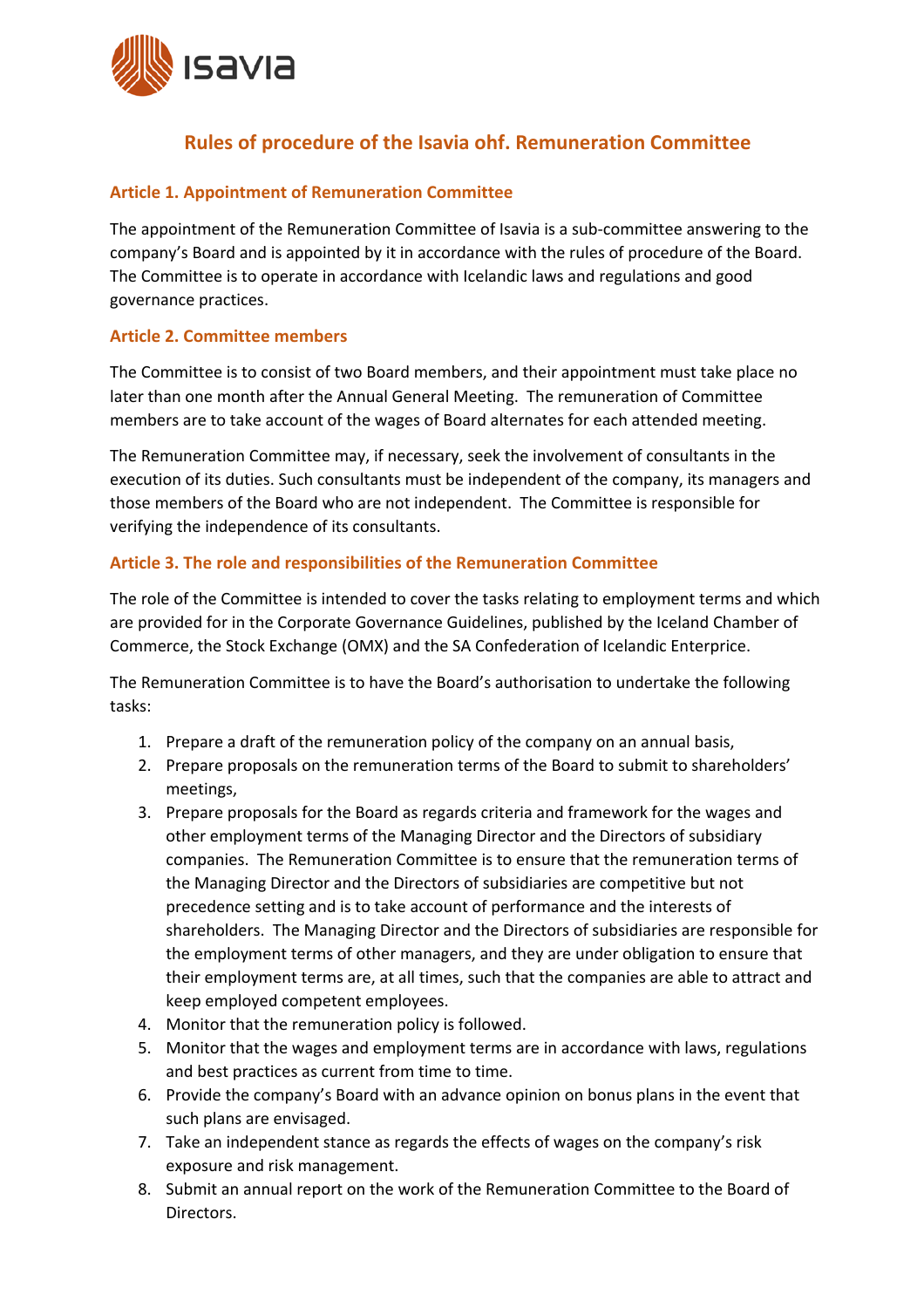

## **Article 4. Meetings and the decision‐making powers of the Remuneration Committee**

The Remuneration Committee shall, on the completion of its annual appointment, meet together to appoint its chairman. New Committee members are to receive instruction and information on the work and procedures of the Committee.

The Chairman of the Remuneration Committee calls meetings at his own initiative or at the request of other Committee members. As a rule, there are to be two meetings held each year, more if the Remuneration Committee believes there is reason to do so.

The Chairman of the Remuneration Committee chairs the meetings, and the Committee constitutes a quorum if all members are present.

The approval of all Committee members is required to process the issues at hand. The minutes of the meeting are to be in writing and approved by Committee members.

The Committee shall maintain a minutes book and submit the minutes to the Board of Directors.

## **Article 5. Remuneration policy**

The Remuneration Committee prepares a draft remuneration policy for the company as regards the wages and other employment terms of Board members, the Managing Director and other key management members, as well as the Directors of subsidiaries. The Committee submits the remuneration policy to the Board for approval. The policy is then presented to the company's Annual General Meeting for final approval.

In addition, the Board of Directors reports on the overall terms of the Board and management in the annual financial statements. The remuneration policy must reveal the basic items concerning the employment terms of Board members and managers and the company's policy concerning agreements with the said parties. The policy must also state whether, under what circumstances and within which framework it must be permissible to pay or reward managers in excess of basic wages, e.g. in the form of performance-linked payments or employment terms aspects. In the event that the company's Board of Directors deviates from the remuneration policy, such deviation shall be substantiated in each individual instance in the minutes of the meetings of the Board of Directors.

## **Article 6. Obligation of confidentiality**

Committee members are bound by professional secrecy as regards the affairs of the company and other issues of which they become aware in their work as Committee members and which must remain confidential according the company's Articles of Association, laws or by their nature, unless the matter in question is something that the Board decides to make public or where such disclosure is provided for in legal provisions or the company's Articles of Association. Committee members must preserve, in a secure manner, all data that it receives due to its work. The obligation of professional secrecy remains in effect after cessation of tenure.

## **Article 7. Miscellaneous provisions**

These rules take account of Article 79(a) of Act No. 2/1995 on Public Limited Companies and are to be reviewed annually. Account was also taken of the 5<sup>th</sup> version of the Corporate Governance Guidelines issued by the Iceland Chamber of Commerce, OMX Iceland hf. and the SA